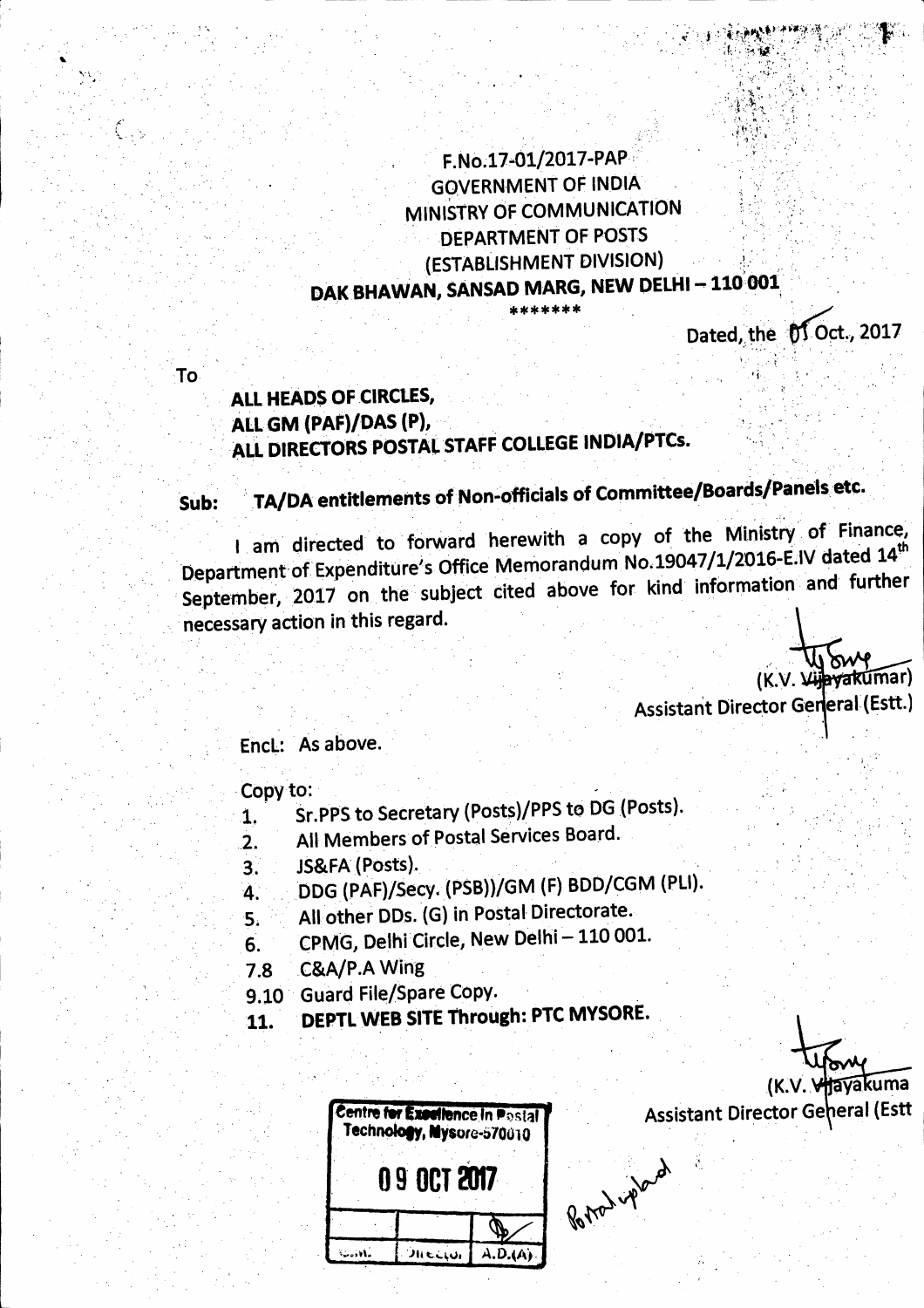F.No. 19047/1/2016-E.IV Government of India Ministry of Finance Department of Expenditure

North Block, New Delhi. Dated: 14.09.2017

 $S/C$ 

### **OFFICE MEMORANDUM**

## Subject: TA/DA entitiements of Non-officials of Committees/Boards/Panels etc.

The undersigned is directed to state that the issues related to payment of TA/DA to Non-officials of Committees/ Boards/ Panels etc. have been examined in D/o Expenditure. It has been decided that TA/DA entitlement of Non-officials may be regulated by the Administrative Ministries/ Departments in the following manner:-

Retired Govt. officials nominated as: Non-official in the Committees/Boards/Panels etc. :  $\mathbf{I}$ 

TA/DA entitlement of these Non-officials will be same as per their entitlement at the time of retirement as per revised rates mentioned in this Department's O.M. No. 19030/01/2017-E.IV dated 13.07.2017.

(4)

# Persons from various fields nominated as Non-official in Committees/Boards/ Panels etc. :

TA/DA entitlement of these Non-official will be same as admissible to officers in Pay level-11 (Pre-revised Grade Pay of Rs.6600/-) in the Pay Matrix. TA/DA Entitlements will be as under:-

- i) Travel entitlement within the country Economy class by Air or AC-II by train.
- Reimbursement for hotel accommodation/guest house of up to Rs.2250/- per day. ii)
- iii) Reimbursement of non-AC taxi charges of up to Rs.338/- per day for travel within the city.
- iv) Reimbursement of food bills not exceeding Rs.900/- per day.

#### Eminent personalities nominated as Non-official in the Committees/Boards/Panels: (111)

TA/DA entitlement of these Non-officials will be same as admissible to officers in Pay level 14 (pre-revised Grade pay Rs. 10,000/-) in the Pay Matrix. TA/DA Entitlements will be as under:

Regarding travel entitlement of these Non-officials, Secretary in the Administrative Ministry, in consultation j) with the FA, may allow eminent personalities who are Non-officials in the Committees/Boards/Panels etc., to travel in Executive class in the Domestic airlines within the country subject to the following conditions :-

- Where a Non-official is or was entitled to travel by air by Executive class under the rules of the a) organization to which he belongs or might have belonged before retirement.
- Where the Administrative Ministry is satisfied that the travel by Executive class by air is the b) customary mode of travel by the Non-official concerned in respect of journeys unconnected with the performances of Govt. duty.
- Reimbursement for hotel accommodation/guest house of up to Rs.7500/- per day. ii)
- Reimbursement of AC taxi charges as per actual for travel within the city. iii)
- Reimbursement of food bills not exceeding Rs. 1200/- per day. iv)